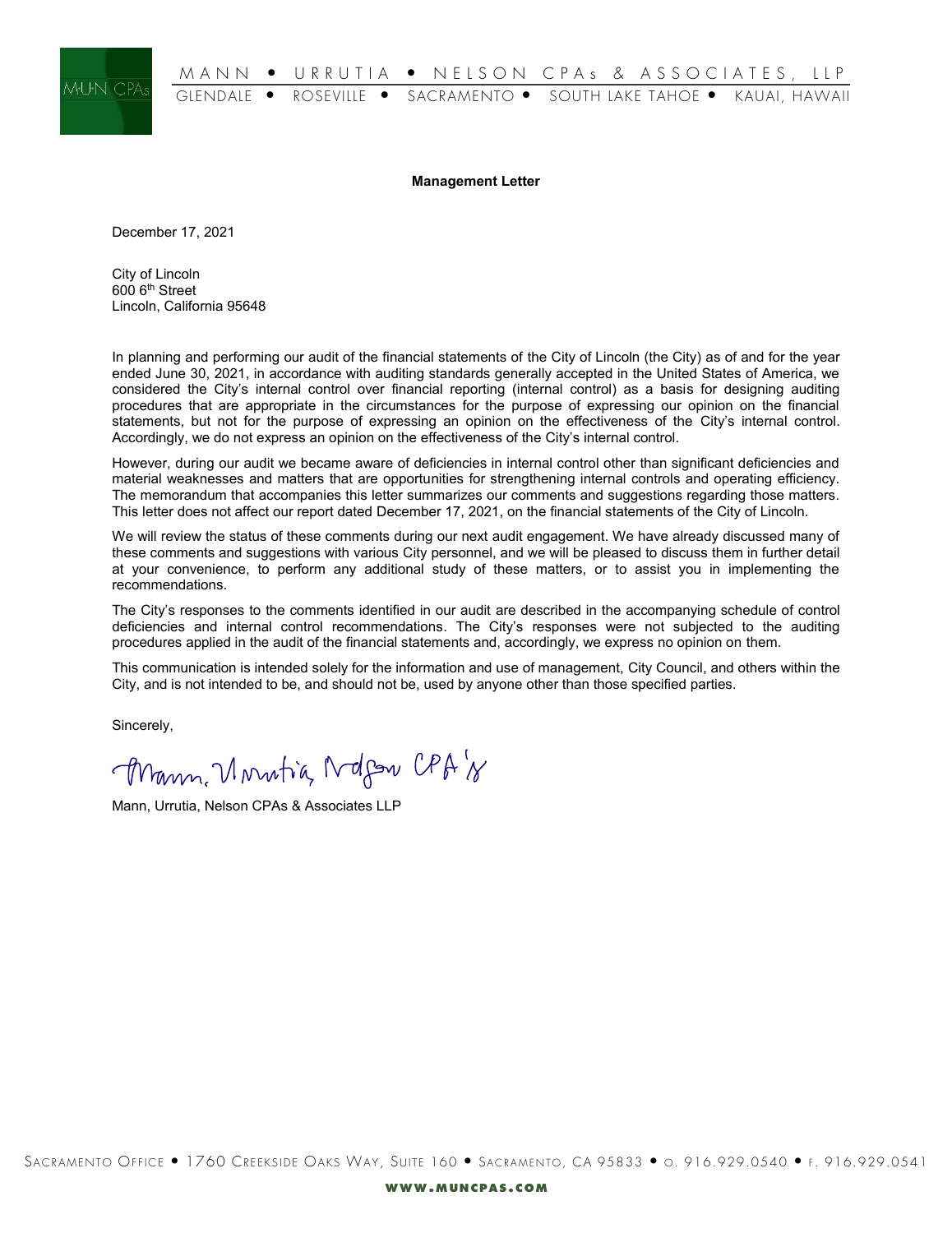## **City of Lincoln**

# **Control Deficiencies and Internal Control Recommendations**

# **June 30, 2021**

# **Capital Assets (Repeat)**

(Repeat) Per review of the capital asset detail schedules and the trial balance to be audited we encountered the following:

- Capital assets once recorded in an internal service fund, were double booked to the governmental capital assets on the general ledger upon closure of the internal service fund. In addition, a journal entry to record the City's investment in governmental capital assets was recorded backwards. While these transactions are recorded in an internal tracking fund on the general ledger, we still recommend the City ensure that journal entries to record capital asset transactions are properly recorded and agree to supporting schedules.
- Approximately \$135,000 of capital asset additions were recorded in the Water Fund but belonged to the Wastewater Fund. As above, we recommend the City ensure that journal entries to record capital asset transactions are properly recorded in the correct fund and agree to supporting schedules.

#### **Management's Response: City Management agrees with the auditor's recommendation on the double booking of assets.**

## **Interfund Advances (Repeat)**

The City has 7 interfund loans totaling \$18.9 million. Currently only three of the loans have payment schedules and are making payment. The remaining 4 interfund loans totaling \$9.8 million continue to accrue interest and did not have principal payments made in the current year. We recommend the City revisit the payment plans for all interfund loans to determine the likelihood of payoff and alter the payment plans as necessary. The City may want to consider the possibility of writing-off amounts due and research implications of the write-off if it is deemed that insufficient funds are available to fulfill the obligations.

#### **Management's Response: City Management agrees with the auditor's recommendation and will complete an analysis and seek recommendation from Council.**

#### **Human Resources**

Current City procedures for terminated employees includes obtaining an approved payroll status change form indicating the termination status of the employee. For four out of the nine terminated employees selected for testing, the City was unable to locate their approved payroll status change form. We recommend the City enhance procedures to ensure proper documentation is maintained.

**Management's Response: City Management agrees and this was a one-time issue of not maintaining the proper documentation when processing seasonal employee terminations in the system. The issue has been addressed and a procedure update has been implemented for future process integrity.**

## **Proper Classification of Accounts**

Throughout the audit process, we encountered various reclassification entries that needed to be recorded such as:

- Reclassification of interfund interest revenue from investment revenue
- Reclassification of debt service interest
- Separation of principal and interest expense recorded to the same account.
- Reclassification of investment revenue from gain on sale of asset

While these entries had minimal to no impact on fund balance or net position, we recommend the City improve their controls over ensuring that transactions are recorded to the proper accounts.

#### **Management's Response**: **City Management agrees with this recommendation and will take care to carefully review journal entries for correct classification.**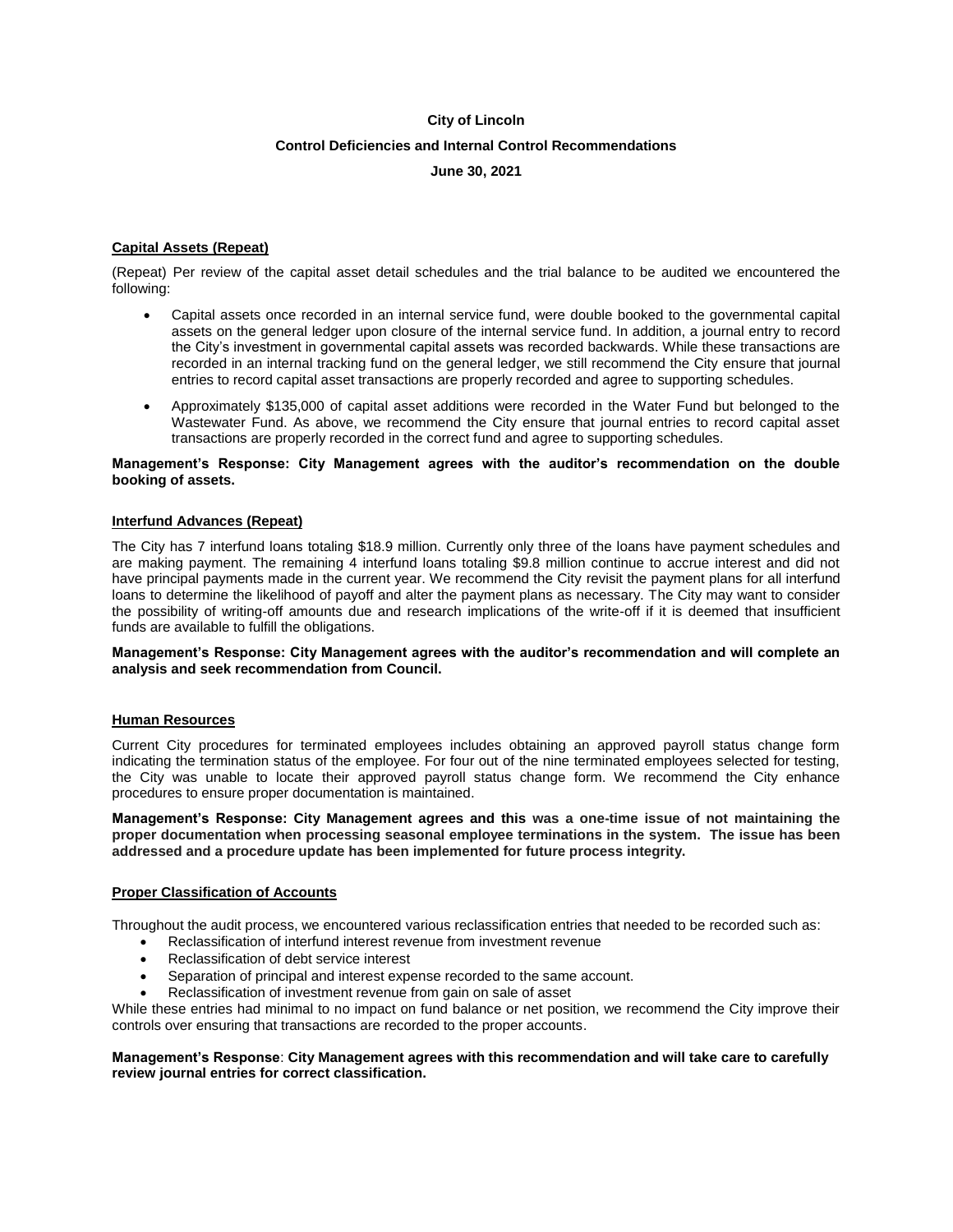## **City of Lincoln**

## **Control Deficiencies and Internal Control Recommendations (continued)**

## **June 30, 2021**

#### **Developer Agreements**

As part of the year-end close process, the City discovered developer agreements that were not being accurately tracked or properly disclosed in the financial statements. These developer agreements date back several years and the inconsistent tracking and reporting of information is primarily due to staff turnover throughout the years. The complexity of the developer agreements requires coordination with the Finance Department to ensure that transactions are properly being recorded and reported. We recommend the City perform an inventory of current developer agreements and develop procedures and a tracking mechanism to ensure that all information required to be reported and disclosed in the financial statements is complete and accurate.

**Management's Response: Management have been working with Community Development since 2019 to ensure that all developer agreements are properly accounted for. We will continue to work closely with other departments to ensure these agreements are accounted for timely.**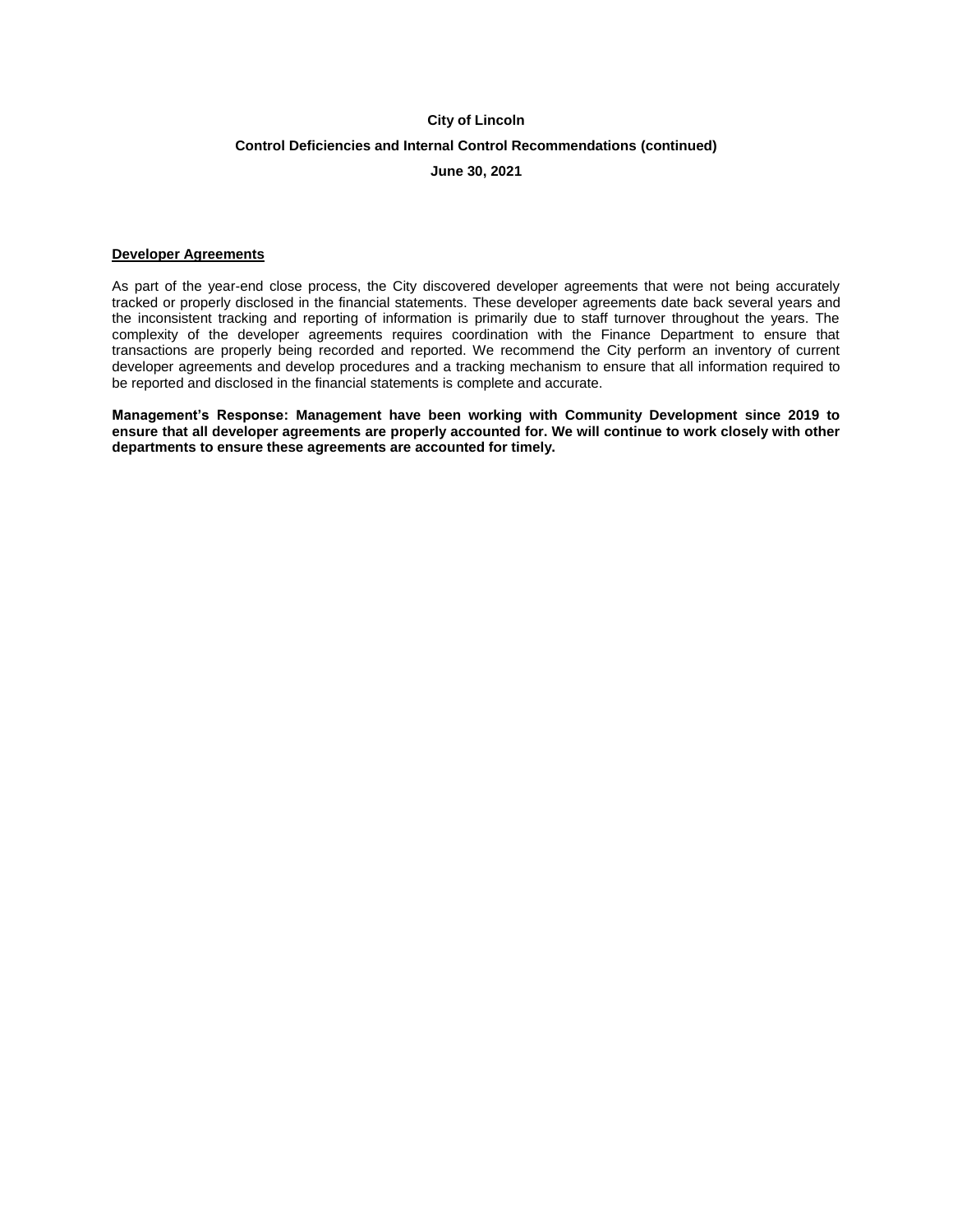# **City of Lincoln Status of Prior Year Findings June 30, 2021**

## **Other Post-Employment Benefits Census Data (Repeat) and Other Benefit Liabilities**

**(Repeat)** The City provides various employee benefits such as pension, retiree health, medical insurance, and life insurance. The basis of payment for such services is accurate employee data. We noted the City does not have any procedures in place to reconcile that employee data is being properly recorded and taken into consideration as invoices received by the City are dependent on such data. Further, we noted that these invoices are not being reviewed and approved by human resources. As pension and retiree health comprise significant liabilities to the City, we recommend the City implement processes and controls to ensure that complete and accurate information is reported to the plans and the plan actuary regarding census data. On an annual basis, management should obtain the census data file submitted by the plan to the actuary and determine whether the census data is complete and accurate. In evaluating the census data file, the City may compare the information to underlying payroll records and the prior year census data file. The City may also obtain a roll forward of the census data from one year to the next and review a reconciliation for any significant differences. In relation to other benefit liabilities, human resources should be reviewing and approving related invoices. The basis of their review should be verifying accurate employee data has been considered and that changes have been made for any new hires or terminated employees.

**Status: The City did not have a full valuation year as of June 30, 2021. This recommendation will be reassessed in fiscal year 2022.** 

#### **Financial Close**

**(Repeat)** In fiscal year 2019, the City implemented processes for financial close and reporting. However, due to turnover in the finance department, these procedures were not adequately performed. Approximately twelve journal entries were proposed to the trial balance for audit. We recommend the City enhance their financial close and reporting process to limit the amount of journal entries needed to correct year-end balances.

#### **Status: Implemented.**

#### **Allowance for Uncollectible Receivables**

Upon receipt of the final unaudited trial balance, we noted there were no changes to the allowance for uncollectible receivable accounts. Upon further inquiry, it was determined these balances had not yet been reviewed and assessment of collectability had not yet been performed. We recommend the City ensure that these procedures are included as part of their year-end close process.

#### **Status: Implemented.**

#### **Grant Accounting**

**(Repeat – previously reported as a significant deficiency)** During our evaluation of grant revenues, grants receivable, and grant unearned revenue, we noted grant activity was not being properly recorded. We identified one capital project grant did not include retention receivable of \$62,086 thus understating the receivable balance as of 6/30/20.

During our review of grant receivables and deferred revenue, we identified one grant related the Airport Fund that had inappropriately deferred the grant receivable balance at year-end and the related grant revenue for the fiscal year. This was due to misapplying modified accrual accounting principles to a proprietary fund accounted for under the full accrual method. We recommend the City ensure long-term receivables are accounted for correctly based on the type of fund the activity is being recorded in.

#### **Status: Implemented.**